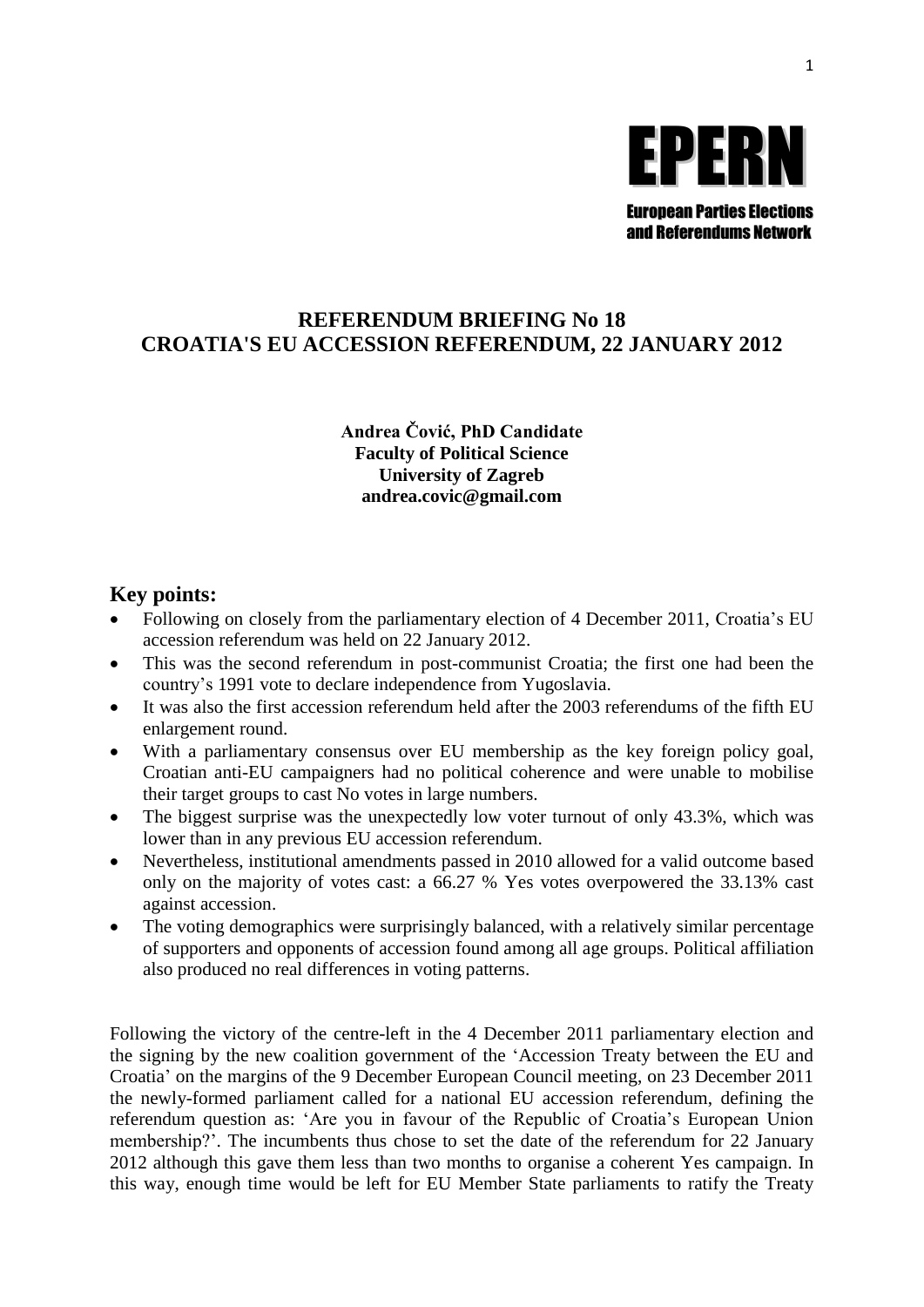prior to 1 July 2013, the proposed date of Croatia's EU accession. The EU accession referendum was the second nationwide referendum held in democratic Croatia following the one of 19 May 1991 which decided on the country's independence from Socialist Federal Republic of Yugoslavia.

### **Background**

#### **From Yu to EU - initial aspirations**

With the war for independence raging on Croatian territory at the beginning of the 1990s as Yugoslavia and communism de-composed, the - seemingly far-fetched - aspiration of the political elites for a *rapprochement* with Europe represented an identity-building gesture to break away from the country's belligerent Easterly neighbourhood. As European countries recognised Croatia's independence in 1992, strengthening cultural and political links with the EU meant legitimating the country's statehood internationally and dissolving the effects of the dire geo-strategic burden of the Balkans. Not even the utter lack of a coherent common voice (let alone concerted action) from the EU side during the war managed to curb Croatian Euroenthusiasm. Although the EU criticised (again, not in unison) Croatia's first President Franjo Tuđman and the autocratic dimensions of his regime in the 1990s, neither politicians nor the Croatian public took this to heart; support for the EU in the first decade of independence remained consistently high.

However, war-enflamed patriotism begot a dark, nationalist lining which turned it more into a tool of authoritarianism and manipulation, as it became known that the victorious Croatian side had also committed war crimes. The negative stance of Croatia (as both victim and victor country) towards transitional justice, epitomised by the International Criminal Tribunal for the former Yugoslavia (ICTY), turned into a milestone of 'Croathood', although it had been Mr Tuđman himself who supported the formation of this UN Tribunal in 1993. Compared to all the other post-communist countries, post-conflict realities became the differentiating factor when it came to Croatia's EU membership prospects. (In Slovenia, the conflict at the dissolution of Yugoslavia only lasted for ten days.) From 2000-2003, as the Social Democratic Party-led coalition government signed the Stabilisation and Association Agreement and applied for membership in 2003, the EU began conditioning Croatia's each further step towards European integration. And, in a very reciprocal sense, the post-war dimension was turning into the defining reality of the future Croatia-EU relationship.

#### **Nationalism is dead - long live nationalism?**

The most likely factor contributing to the change of public opinion towards the EU in the second decade of Croatian statehood was the Union's continued pressure for the country to fulfil the political prerequisite for opening membership negotiations, namely: to extradite Croatian generals suspected of war crimes to the ICTY. The first mild fall in public support for EU membership ensued at the end of 2003, most likely triggered in that year by the anti-EU tendencies played upon by the largest party, the centre-right Croatian Democratic Union, which at that time found itself in opposition for the first time after the country's independence. Facilitated by populism and domestic political forces, initial EU-euphoria turned into resentment, with the opposition Croatian Democratic Union asking: why allow, let alone collude in allowing, Europe to determine Croatia's destiny after the bloody struggle to shed the Belgrade dictate?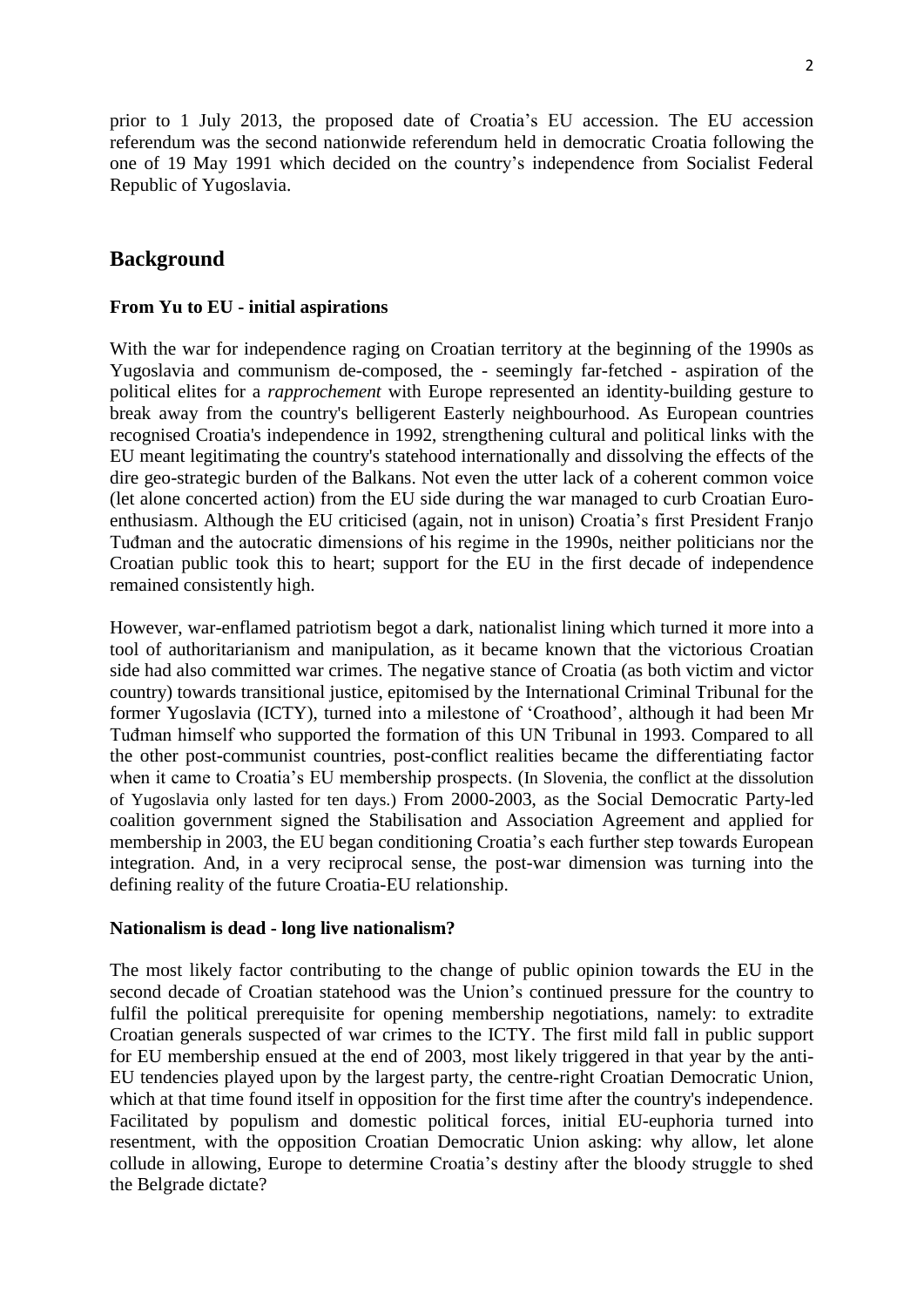During 2004, soon after the Croatian Democratic Union was re-elected after only one parliament spent opposition, a dramatic decline in public support for the EU ensued. It is possible that much of the Croatian resentment towards the EU followed the new government's post-election decision to continue to abide by this controversial EU accession negotiation condition, which the party had dismissed explicitly as a direct threat to national sovereignty while it was in opposition. The Croatian Democratic Union-led government went on to meet the pending bilateral conditions: full cooperation with the ICTY in 2005 and the extradition of Croatian war crimes suspects; facilitating the return of displaced Croatian Serbs; and participation in Western Balkans regional associations such as the Stability Pact for South-East Europe. Soon enough, party political debates on EU membership started proving insignificant, with nationalism as the dominant Eurosceptic category 'smothered' in parliamentary debates by a political consensus over Croatia's EU future and the prerequisites thereof.

As Table 1 shows, in terms of numbers the 72% level of support for EU membership in December 2003 fell to as low as 51% in June 2004, with public support falling continually and reaching its ultimate low in 2009 when only 43% of the public was pro-EU. In 2006, opponents and supporters were evenly divided, with the dominant reasoning among the public continuously clinging to national identity and patriotism, something that the political elites had completely abandoned, at least since the opening of EU membership negotiations in October 2005.

| Date      | Against | For |
|-----------|---------|-----|
| 1.12.2000 | 9%      | 79% |
| 1.12.2001 | 13%     | 77% |
| 1.12.2002 | 13%     | 76% |
| 1.06.2003 | 14%     | 74% |
| 1.12.2003 | 20%     | 72% |
| 1.06.2004 | 39%     | 51% |
| 1.12.2004 | 41%     | 53% |
| 1.12.2005 | 44%     | 49% |
| 1.12.2006 | 45%     | 46% |
| 1.12.2007 | 40%     | 46% |
| 1.12.2009 | 43%     | 43% |
| 1.11.2010 | 35%     | 52% |
| 1.03.2011 | 44%     | 45% |
| 1.05.2011 | 44%     | 47% |

#### **Table 1: Public support for EU Membership**

Source: Ministry of Foreign Affairs and European Integration (2011), *Crobarometar May 2011*. Zagreb: Ipsos Puls Public Affairs

And although (or, more precisely, since) public opinion did not evolve much in terms numbers since 2004, the actual evolution may have been a more substantive one. Nationalism as an anti-EU factor may have been crucial at the outset, but it was very likely that this was not the sole factor in maintaining the relatively low levels of public support for Europe in Croatia during this period. For example, the ICTY's negative verdict of 15 April 2011 in the case of the two Croatian generals, who were revered at home as war heroes, was expected to resonate as a shock in public discourse and to change the public's stance towards the EU in a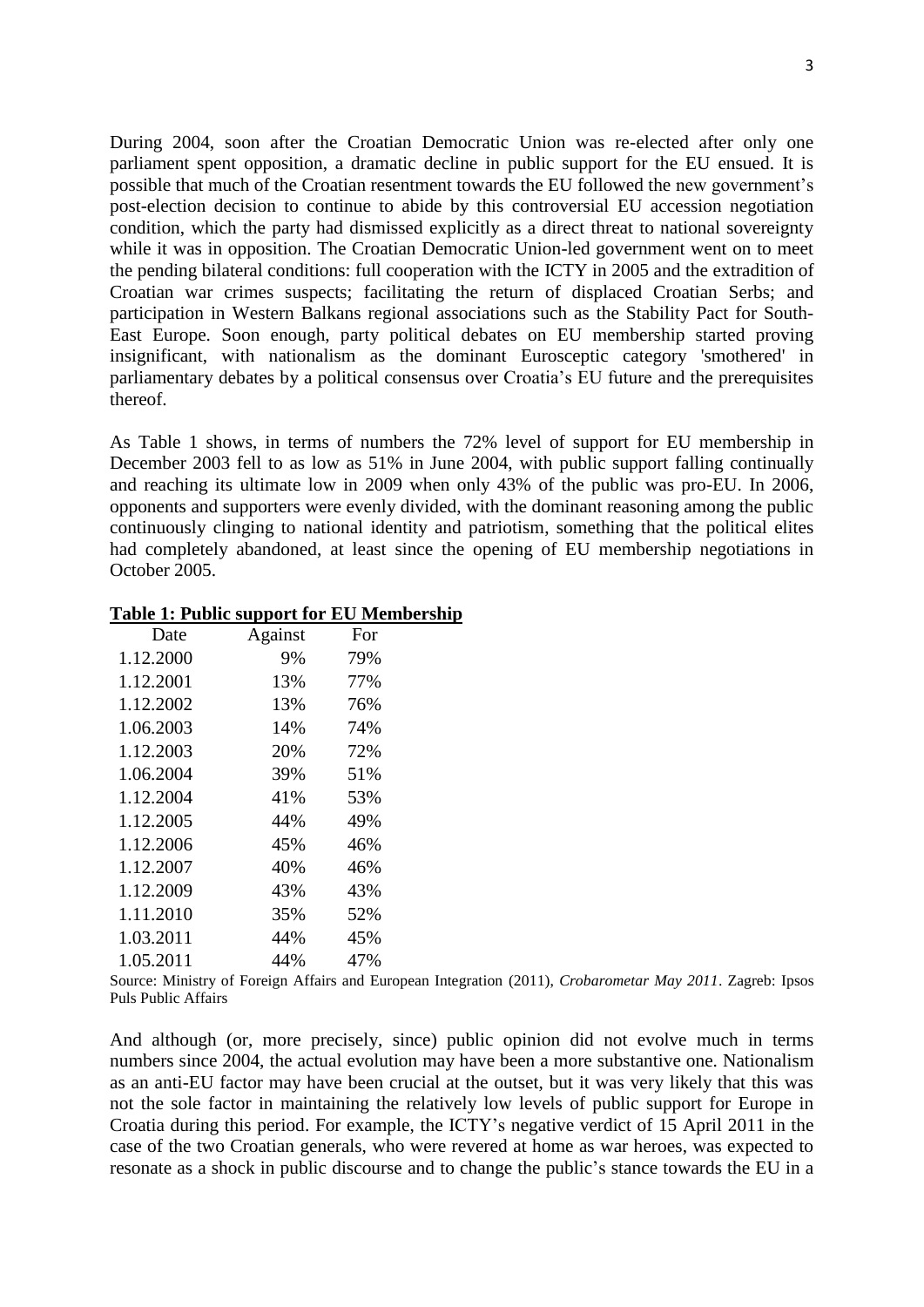drastic manner. But this did not happen. The polls remained steadily divided, with the dose of scepticism at that point most probably more deeply-rooted, irrespective of the initial nationalist trigger. Moreover, it is possible to identify several other factors at play in keeping popular support for the EU relatively low.

#### **Membership negotiations**

The process of membership negotiations between Croatia and the EU was undoubtedly much more complex than all previous ones, both in the elaborate set of criteria and in its methodology. Much was learnt by the EU from the preceding enlargement wave and consequently the bar was set very high. Complex sets of opening and closing benchmarks were defined for almost all of the chapters, with special emphasis on the more 'political' ones such as Chapter 23, *Judiciary and Fundamental Rights*, encompassing requirements directly related to Croatia's post-conflict legacy. As discussed above, the additional factor was that Croatia was the first one of the post-conflict countries of the former Yugoslavia to undertake the process of EU accession negotiations.

Membership negotiations were formally opened in October 2005, the last chapters were closed in June 2011, and the Accession Treaty signed in December 2011. The complexity of the process and its perceived long duration (although, in fact, not longer than in the previous enlargement round, and certainly not than the case of Turkey) had possibly made the goal of membership less attractive to the public. What is more, on several occasions the Croatian Democratic Union government had promised swifter entry, thereby temporarily scoring political points but losing momentum with each new postponement. In addition, the eagerness to keep the public out of the negotiating process by generally not supplying information related to the membership talks may have actually contributed to keeping a significant proportion of the population suspicious towards - and, ultimately, disinterested in - the accession process.

Another important factor that might have turned the public against the EU in the course of the accession negotiations was Slovenia's blocking of membership talks on chapters where working documents containing maps were used by the Croatian side. The Slovenes deemed these maps as prejudicing the outcome of a border dispute inherited from the Yugoslav times over a small speck of sea in the Bay of Piran (Slovenian version)/Bay of Savudrija (Croatian name) in the northern Adriatic. From December 2008 until October 2009, Croatia's accession process was fully blocked, with the EU 'letting' Slovenia play the veto card until its reservations were eventually lifted and an Arbitration Agreement reached, with Slovenia agreeing not to condition Croatia's membership talks on this issue any more. This was perceived as an unnecessary stalemate and a game that the EU side had 'allowed', causing much frustration among the Croatian public and probably adding to the relatively negative trend of EU support. As Table 1 shows, although no data was available for public opinion support in 2008, the 2007 and 2009 numbers were quite similar and the continuation of a balanced division of opinions continued.

#### **Domestic scandals and "imported"** *PIGS*

In the first half of 2009, Slovenia's blockade had been the frustrating factor, but another one may have also contributed to keeping Croats less enthusiastic about the EU. In July 2009, Croatian prime minister Ivo Sanader announced his immediate resignation without stating the explicit reasons, but 'spinning' the information through the media that the Slovenian veto was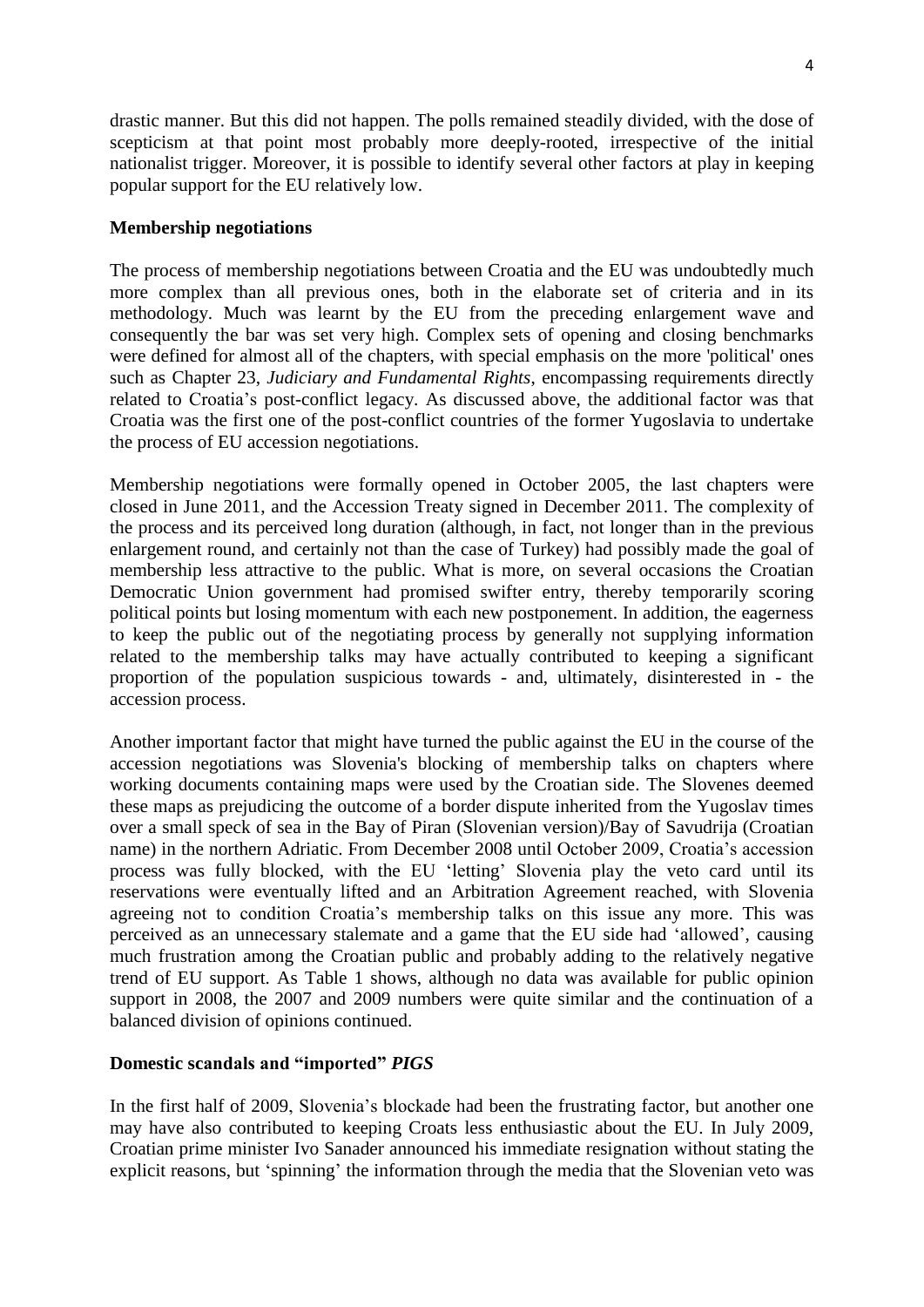the cause. However, shortly afterwards numerous corruption scandals started disentangling which involved state officials, and with Mr Sanader soon on trial for a number of profiteering cases. At the time of writing, speculation was still on-going as to whether international (ie EU) forces actually had a role in forcing him to leave office over corruption issues. Mr Sanader had taken over the leadership of the Croatian Democratic Union after the death of Mr Tuđman and he continued steering it in a very autocratic manner, but after the 2003 parliamentary election did so opportunistically and turned his party increasingly in the direction of Europe. This Austrian-educated polyglot, very assertive in appearance and manners, won the 2003 election on a platform of patriotic demagogy but, once in power, he (nominally, at least) became the national engine of EU-led reform. By his second term in office which started in 2007, he was adamantly pro-European and the main 'de-Tuđmanising' factor of what was the largest political party in Croatia. Between 2003 and his resignation in 2009, the engagement of the Croatian executive and legislative in the process of *acquis* harmonisation was intense, practising what Mr Sanader dubbed the 'fifth gear' approach towards the EU. When he left office, he was soon replaced and the negotiating process continued just as intensely, but with a bitter feeling of un-ease in the air, especially since the public had come to see in him almost a 'personal' proxy for the EU itself.

Finally, with the outbreak of the sovereign debt crisis in 2008 and 2009, the reduced economic attractiveness of the EU came into play as part of its overall perception and remained a viable argument for Eurosceptics ever since, in Croatia just as in the rest of Europe. With Mr Sanader's resignation and domestic recession becoming apparent at about the same time, watching Spain, Portugal, Italy, Ireland and Greece gasping for air as they descended into macro-economic instability undoubtedly dampened EU-euphoria among Croats.

Considering such a complex constellation of factors, the threat of a failed referendum became apparent to the political elites still very much reciting the mantra of EU membership as the over-arching national goal. There seemed to be no other solution than to eliminate the prerequisite for a majority of all eligible voters to cast a Yes vote in an EU accession ballot.

### **The constitutional framework**

1

Within the framework of the membership negotiations, some demands were put on the table by the EU which could only be fulfilled through amendments to the Croatian Constitution. In 2010, these amendments were passed by the Croatian parliament to ensure the following: full independence of the Croatian Central Bank; the extradition of Croatian criminals to EU Member States; and granting voting rights to EU citizens residing in Croatia. Moreover, Article 142, another crucial constitutional provision, was altered in order to allow for the category of alliances with other states to be determined by a simple majority of votes cast and no longer a majority of all voters<sup>1</sup>. It thus remained a constitutional obligation for Croatia to hold a referendum on EU accession. However, for this form of direct democracy to yield positive results, the near-impossible provision of a 50%-plus-one turnout of all voters required to make the results valid was amended so that only a simple majority of those voting in the referendum was now a constitutional requirement.

<sup>&</sup>lt;sup>1</sup> However, the formulation forbidding any provision bringing about the restoration of Yugoslav statehood was maintained. See: Ombudsman of the Republic of Croatia (2010). *Clean version of the Croatian Constitution*, available at http://www.ombudsman.hr/propisi/109-ustav-republike-hrvatske.html [Accessed: 1 May 2012].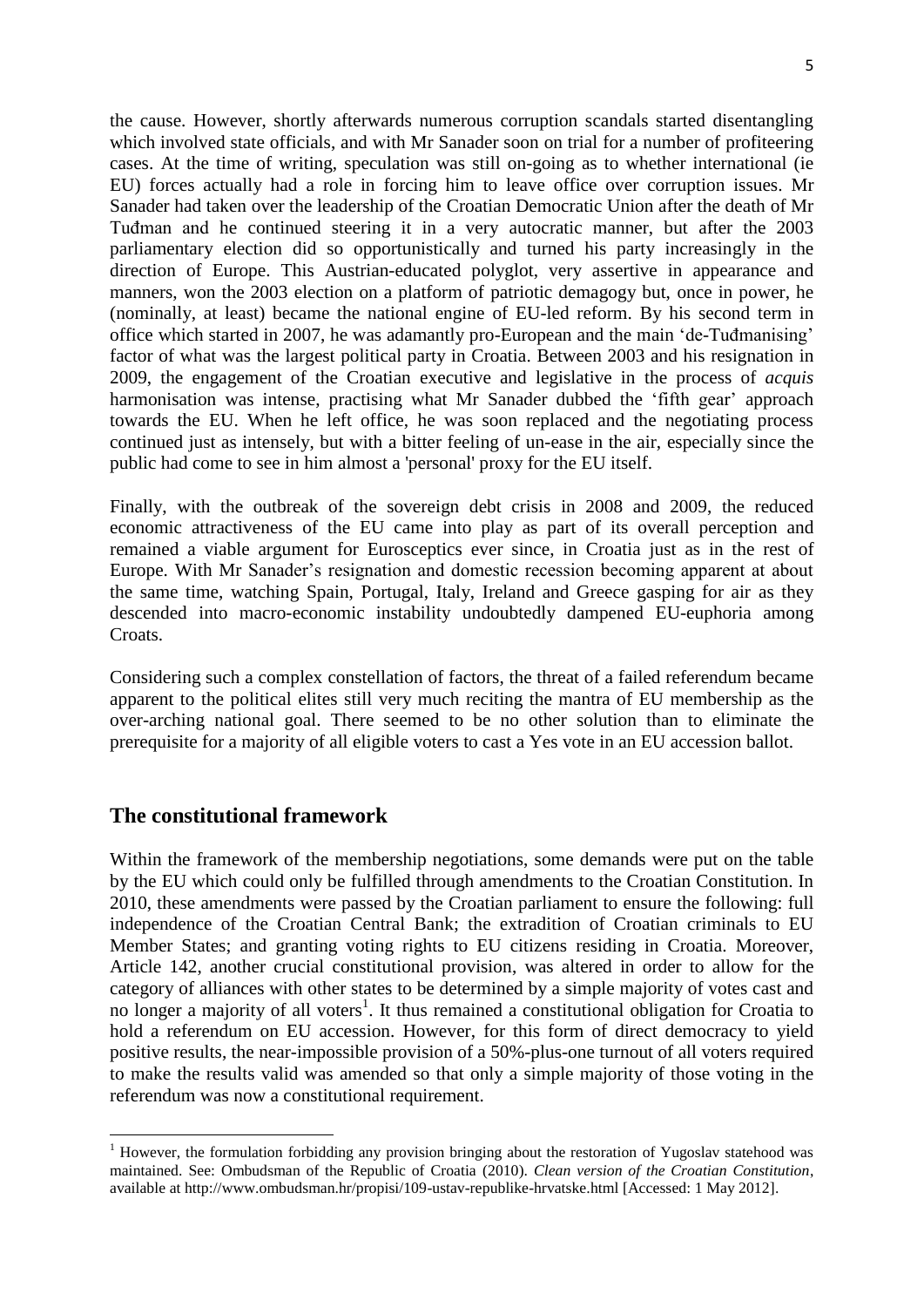In contrast, Croatia became a NATO member in April 2009 with no referendum held, since entering this alliance was interpreted by law makers as a single-policy international agreement and thus legitimate if ratified by a two-thirds parliamentary majority. Of course, the multilevel nature of EU membership made it impossible to understand this concord as anything but an association with other countries, making the provisions of Article 142 binding.

Whether this move to amend the constitution was interpreted as a justified call in the best interests of the Croatian public or just as a blatant piece of constitutional engineering to rob them of their right to choose their common future, its passage meant that all post-referendum appeals regarding the validity of the referendum were dismissed by the Constitutional Court as groundless.<sup>2</sup> As far as Croatian politicians were concerned, the restrictive nature of the Constitution in this area was softened and the ground was now prepared for the EU referendum, with less concern about the outcome. In terms of trying to solicit votes, this ultimately meant less effort from the Yes camp - or, in other words, a less informative and targeted referendum campaign.

### **The Campaign**

**.** 

The Yes campaign, which basically comprised the newly elected government, started on 3 January 2012. Apart from being short of funds, it faced the bigger problem of the short time span between the parliamentary election held on 4 December 2011 and the referendum date of 22 January 2012. However, the newly formed parliament decided not to postpone the referendum with the constitutional amendment that lowered the threshold for it to be valid leading to a more relaxed approach to organising lobbying activity targeted at ordinary citizens.

The previous Croatian Democratic Union government had opened negotiations in 2005 and closed them in 2011, but voices from both sides of the political spectrum had been pro-European throughout so the line on EU membership did not change with a change of government. Given the restricted timeframe for campaigning, the Social Democratic Party, which came to power in December 2011, did not have much opportunity for saying the unsaid nor convincing the un-decided. The static non-interactive form of informing the public about the EU had been established by the two previous Croatian Democratic Union governments. So even in the campaign run by the Social Democrats, although brochures and leaflets were distributed, there was a drastic deficiency of direct messages transmitted in the relatively scarce public debates broadcast on private and public TV networks, which only touched upon EU policy issues occasionally.

For example, as noted above, the public had been excluded from, and completely un-informed about the progress of, EU membership talks, with the negotiating positions on each chapter kept secret throughout the process for fear of citizens exerting un-wanted pressure on how the

 $2$  The potentially most justified complaint was based on Article 6 of the 'Act on the Implementation of the Constitution', which had not been altered wthin six months of the passage of the constitutional amendments as defined by law: at the time of the EU referendum it still contained teh provision whereby a referendum was valid if 50%-plus-one registered Croatian voters participated. In its verdict on this issue, the Constitutional Court reprimanded such sloppiness of the previous parliament, but it deemed it a procedural mistake and decided that the valid Constitution was still superordinate and directly applicable on the 'Act on the Implementation of the Constitution'.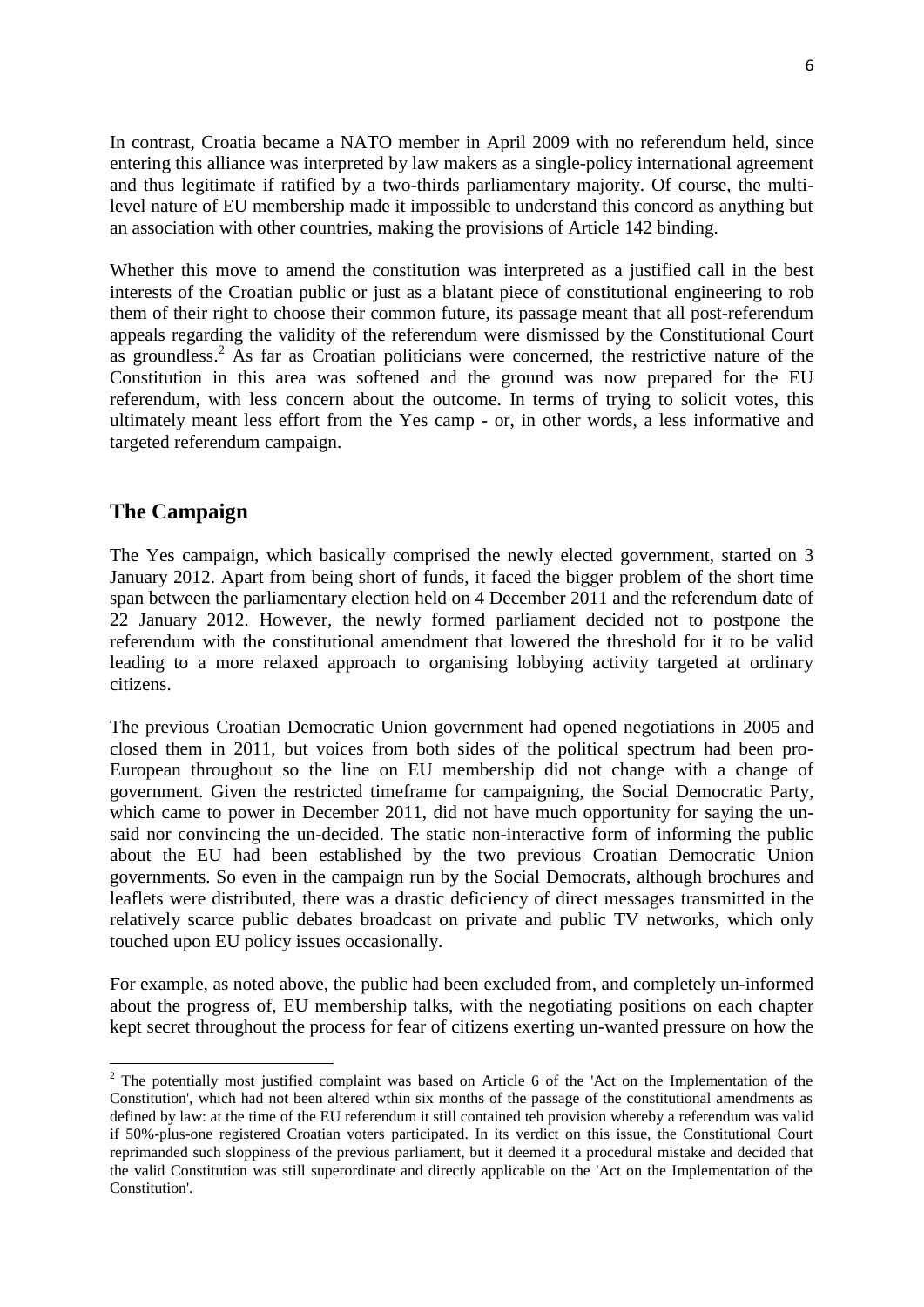granting of transitional periods to Croatia would or would not be negotiated. The fact that all of the complex negotiating documents were eventually published in their original form once membership talks were closed did not help much in raising public awareness on EU issues after over half-a-decade of secrecy, and possibly even distanced EU matters from the public even further. In the referendum campaign, these documents were flagged by the incumbent government, but mostly in terms of crude talking points and not in a citizen-friendly, nontechnical way.

On the more inter-active side, last-minute pro-EU video messages by ministers who had only just been appointed to office were broadcast on national television, but offered little real content and brought very little added value to the campaign. The peculiarity of the campaign was that even the previous Croatian Democratic Union prime minister was featured in one of the videos in support of the overall cause of EU accession since she had been the one who had formally closed negotiation talks and signed the Accession Treaty. A free 24-hour phone-line was possibly the most direct level of communication between citizens and the administration, an initiative taken over from the previous government, but with sometimes days passing before citizens were given a complete answer on certain topics - and all of this in the middle of the referendum campaign. In addition, with the previous government comprising Euroenthusiasts and no viable parliamentary Eurosceptic option, the new government willingly took up as their strongest argument that the alternative to EU membership was to remain isolated in the region among the least developed European countries - and that there was basically *no* alternative to the EU. Unfortunately, this argument came across to citizens as overly discursive and patronising.

In general terms, the overall impression of the Yes campaigning in the month prior to the referendum was one of haste and a desire to just 'get it over with' and return to domestic postelection matters. In addition, criticism by some non-governmental organisations was directed at the fact that insufficient space was granted by the government to addressing the reasoning behind some of the plausible arguments against EU membership; which was actually one of the recommendations of the Venice Commission's 2009 Code for Good Practice on Referenda<sup>3</sup>. In the meantime, citizens were continually bombarded by mixed messages of varied quality regarding the future of the EU which were emitted in the mainstream media on web portals, in the press and on the TV alike - with the level of sensationalism of the topic increasing exponentially as the referendum date drew closer.

During the campaign, extreme voices from the non-parliamentary margins of the political spectrum and a variety of civil society actors were outspoken against membership. Radical right-wing forces, hard-liners and war veterans were against the EU for identity-based and sovereignty reasons, but younger generations of anti-neoliberal young people triggered by the euro zone crisis had also become rather vocal on questions of self-sufficiency and sustainability, solidarity and the future of capitalism. Nevertheless, there was simply insufficient coordination in the No camp, even though the arguments of all the socio-political streams of opposition sometimes ended up overlapping, such as the ones on anti-globalisation and national self-sufficiency. It can only be speculated what the referendum outcome would have been had the anti-EU camp had the resources and coherence to mobilise more people to go out and cast their votes. However, the crux of the matter was that ultimately voters were

**.** 

<sup>3</sup> See: GONG (2012), *Recommendations of the Venice Commission on Referenda*. Available at http://www.gong.hr/news.aspx?newsID=3777&pageID=229 [Accessed on 4 April 2012].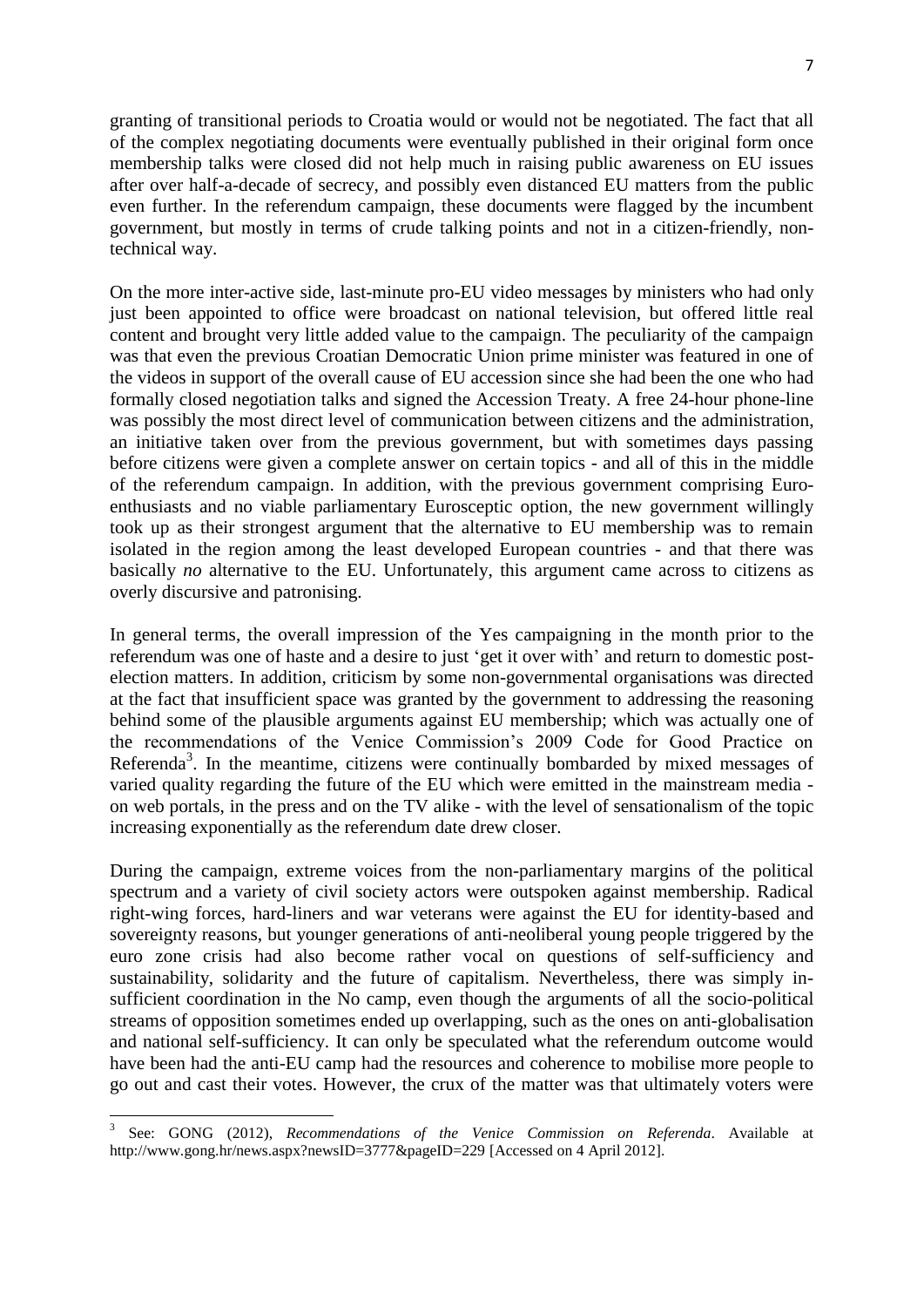not mobilised enough: it was not the ratio between the Yes and No votes but precisely the exit statistics left Croatia perplexed – and probably the EU itself.

### **The Results**

The 22 January 2012 Croatian EU accession referendum was passed by a satisfactory margin, with membership supported by the majority of citizens who came out to vote: 66.27% of the votes were cast in favour and 33.13% were No votes. Most polls actually predicted the numbers for and against (out of those who would turnout to vote) pretty well, usually with a ratio of 60-30, which was what the relative end result was; although the turnout was far from correctly anticipated.

As Table 2 shows, the 2011 surveys suggested that around 80% of Croatian citizens would probably vote in the referendum. However, the actual numbers of ballots cast disappointed even the most pessimistic analysts. Out of a total number of 4,504,765 eligible voters, only 1,959,564 of them actually voted, making this a turnout of 43.51%. Out of this figure, the aforementioned 66.27% of Yes voters implied that only around 29% of all Croats eligible to vote actually gave their active support to their country's EU accession.<sup>4</sup> Post-election, post New-Year fatigue may have been at play in the country which was a lone candidate state set to enter a self-absorbed, crisis-struck Europe that kept imposing and demanding but it was no longer quite clear what it would give in return. These different sets of circumstances possibly brought about the relative insignificance of the EU cause for Croats, with a turnout that was 10% lower than the 54.32% recorded in the December 2011 parliamentary election held.

| referendum? |     |     |  |
|-------------|-----|-----|--|
| Date        | Yes | N0  |  |
| 1.01.2011   | 81% | 15% |  |
| 1.02.2011   | 80% | 16% |  |
| 1.03.2011   | 78% | 18% |  |
| 1.04.2011   | 79% | 17% |  |
| 1.05.2011   | 81% | 22% |  |
| 1.06.2011   | 75% | 16% |  |
| 1.07.2011   | 82% | 15% |  |
| 1.08.2011   | 82% | 15% |  |
| 1.09.2011   | 82% | 15% |  |
| 1.10.2011   | 87% | 18% |  |
| 1.11.2011   | 84% | 13% |  |
| 1.12.2011   | 82% | 14% |  |
| 1.01.2012   | 80% | 16% |  |

**Table 2. Response to the question 'Do you intend to vote in the EU accession**

Source: Ipsos Puls Public Affairs, 2012. *Crobarometa January 2012.* Mangjura. Available at http://www.slideshare.net/manjgura/ipsos-puls-crobarometareu [accessed on 4 June 2012].

Since 2006, public support for the EU had been evenly divided. So, as Table 1 shows, if one compares the actual numbers who voted Yes to the overall levels of support among the

 4 See: State Electoral Committee of Croatia, 2012. *Official EU Accession Referendum Results*. Available at http://www.izbori.hr/2012Referendum/rezultati/r\_00\_0000\_000.html [Accessed on 1 February 2012].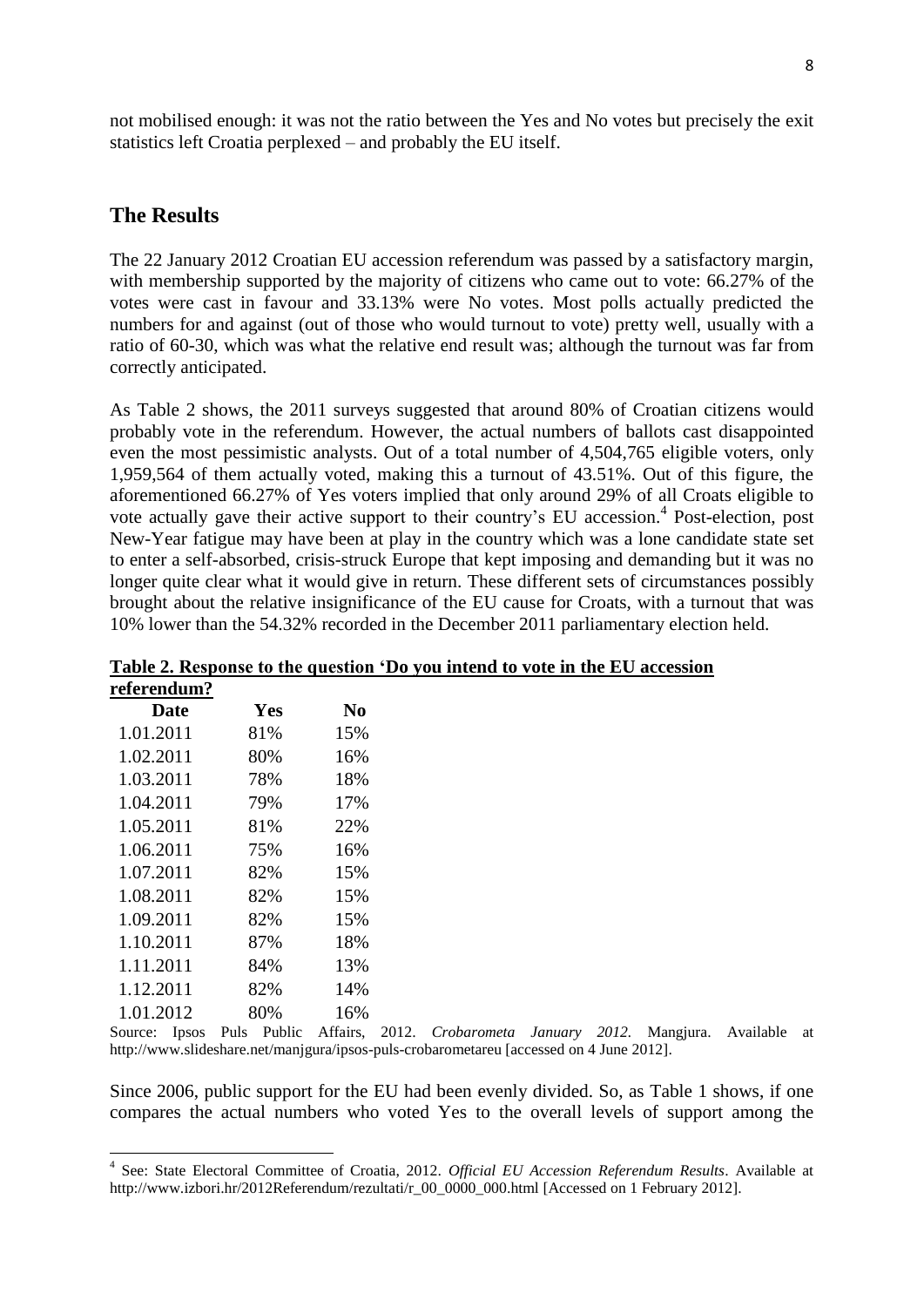general public, it can be said that (as is usually the case) those who did go out and vote were more pro-EU than the general public. Hence the speculation on what would have happened if the anti-EU forces had been better at convincing more people to bother to cast their No votes.

When deciding on their country's independence back in 1991, 83.56% of Croatian voters cast their ballots, with 94.17% supporting the break-up from Yugoslavia. 5 These figures were dramatically different to the ratio of a 43.51% turnout and a 66.27% Yes vote in the EU accession referendum. One referendum was, of course, about breaking the bonds of a state union on the eve of a war and change of political system, and the other about entering a looser, more abstract and voluntary alliance with more prosperous countries. Notwithstanding the different contexts, these varying percentage differences clearly placed these two statedefining events into perspective. Even without dwelling on the factors that led to such an outcome, these numbers illustrated the (relative) lack of salience of the EU accession referendum issue to the Croatian public.

Moreover, the turnout in Croatia's 2012 EU accession referendum was, in fact, lower than in had been in any other Member State, 'old' and 'new' alike. In addition, out of all of the 'new' ones to have held referendums, and where there was a Yes vote, only Malta was behind Croatia in terms of support for EU accession (54%), although one needs to bear in mind that there was a 91% turnout in Malta compared to 43.51% in Croatia.

Another intriguing factor, especially if compared to trends in previous enlargement rounds, was a demographic one: a disproportionately low number of citizens below the age of 30 (the age group with all the 'tools' to succeed in a 'United Europe') did not support EU membership. This was probably one of the key differentiating elements with other East European countries that joined the EU in the fifth wave of enlargement; the socio-economic benefits such as working or studying in the EU, did not appear to have been a decisive factor among young voters.

Furthermore, given the general consensus among all the parliamentary parties, no distinctions were noted among centre-left and centre-right party voters; the numbers of Yes and No voters were evenly divided in all ideological camps. Moreover, local variations in the votes cast could be identified with the prosperous regions in the North mostly pro-EU, and Dalmatia and Slavonia the most Eurosceptic ones; perhaps because these regions which suffered most during the war in the 1990s and were possibly still very much focused on the possible loss of their hard-regained national identity.

Given the astoundingly low levels of interest in the EU issue, which was heralded for decades by those in power as Croatia's historic goal, it only remained to be seen how the European Parliament elections would resonate in Croatia once EU membership was achieved in July 2013.

## **Conclusion**

**.** 

With the direct democracy practice of referendums not a standard one in Croatia, judging by the low turnout at the EU accession one, very low numbers of Croats saw this event as a

<sup>5</sup> See: Croatian Parliament (2005), *Memo on Croatia's Independence Referendum*. Available at: http://www.sabor.hr/Default.aspx?art=1767&sec=461 [Accessed on 1 May 2012].